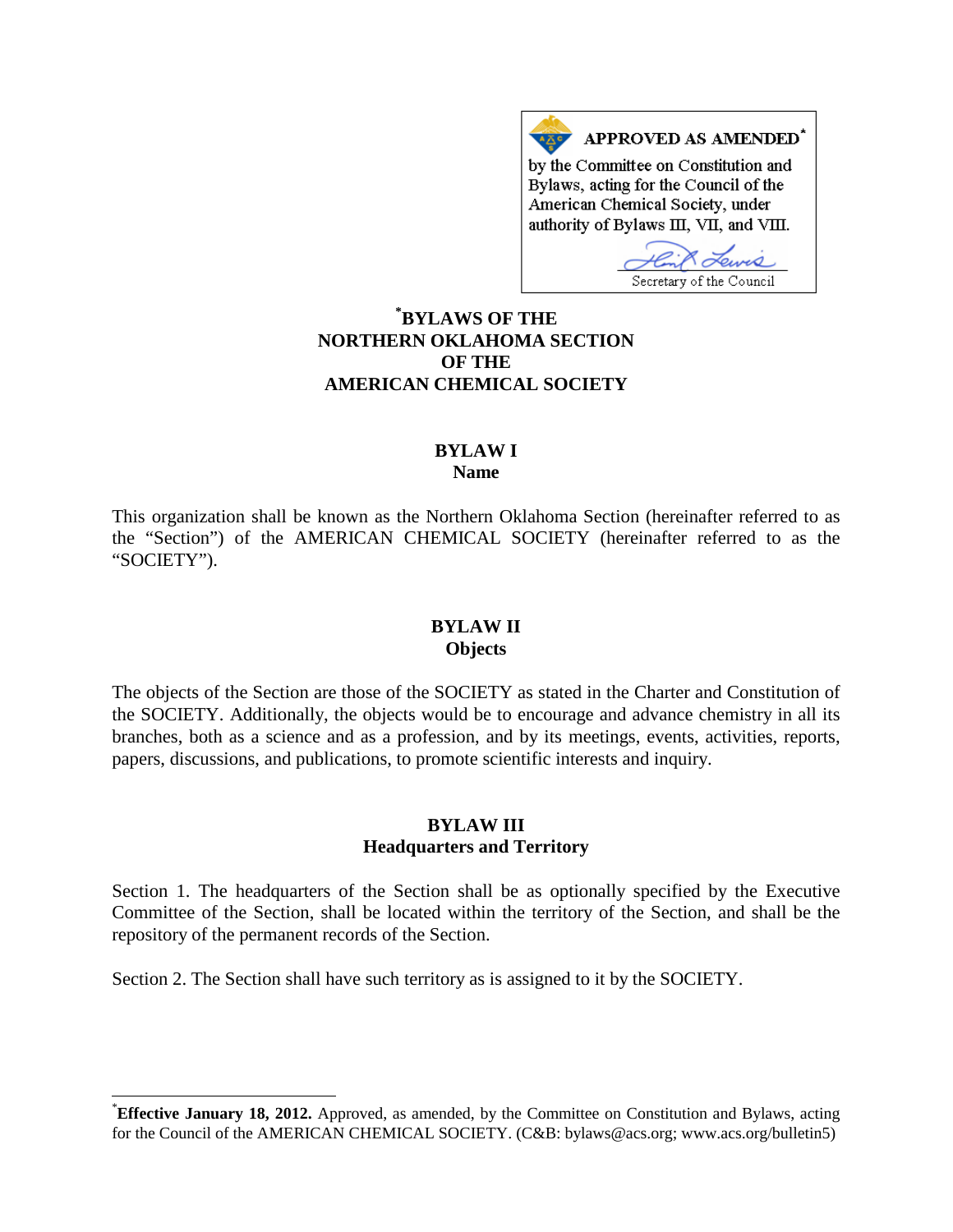# **BYLAW IV Members and Affiliates**

Section 1. The rolls of the Section shall include those MEMBERS, STUDENT MEMBERS, and Society Affiliates residing within the territory of the Section, provided that exceptions to this rule shall be made in conformity with the Constitution and Bylaws of the SOCIETY.

Section 2. The Section may have Local Section Affiliates subject to the provisions of the Constitution and Bylaws of the SOCIETY.

Section 3. Society Affiliates may be appointed as committee chairs and may serve on the Executive Committee in a non-voting capacity.

### **BYLAW V Officials**

Section 1. The officers of the Section shall be a Chair, Vice-Chair who is also Chair-Elect, a Secretary, and a Treasurer.

Section 2. The Section shall have Councilors and Alternate Councilors as provided in the Constitution and Bylaws of the SOCIETY. In the event any Councilor is unable to attend any Council meeting of the SOCIETY, the Councilor shall so notify the Secretary at least three weeks in advance of such Council meeting, whereupon the Secretary shall proceed to secure a substitute for that meeting in accordance with the provisions of the SOCIETY.

Section 3. The Executive Committee shall consist of the officers of the Section, the Councilors and Alternate Councilors, and the most recent Past Chair who is not otherwise an official and who is a MEMBER of the Section.

Section 4. The duties of officers, Councilors, and Alternate Councilors shall include all those required by the Constitution and Bylaws of the SOCIETY. Only MEMBERS shall be eligible for holding an elective position.

Section 5. The Vice-Chair, the Secretary, and the Treasurer of the Section shall be elected annually for a term of one year and each shall so serve until a successor qualifies. Councilors and Alternate Councilors shall be elected for a three-year term in such a manner as to produce rotation. The officers, Councilors, and Alternate Councilors shall take office on January 1 of the year for which they are elected.

Section 6. The Chair shall preside at the meetings of the Section and of the Executive Committee, except that in the absence of the Chair the Vice-Chair shall preside at any such meeting. In the absence of both the Chair and Vice-Chair, a Councilor previously appointed by the Chair for the purpose shall preside.

Section 7. The Vice-Chair shall become Chair for a one-year term immediately following a term as Vice-Chair.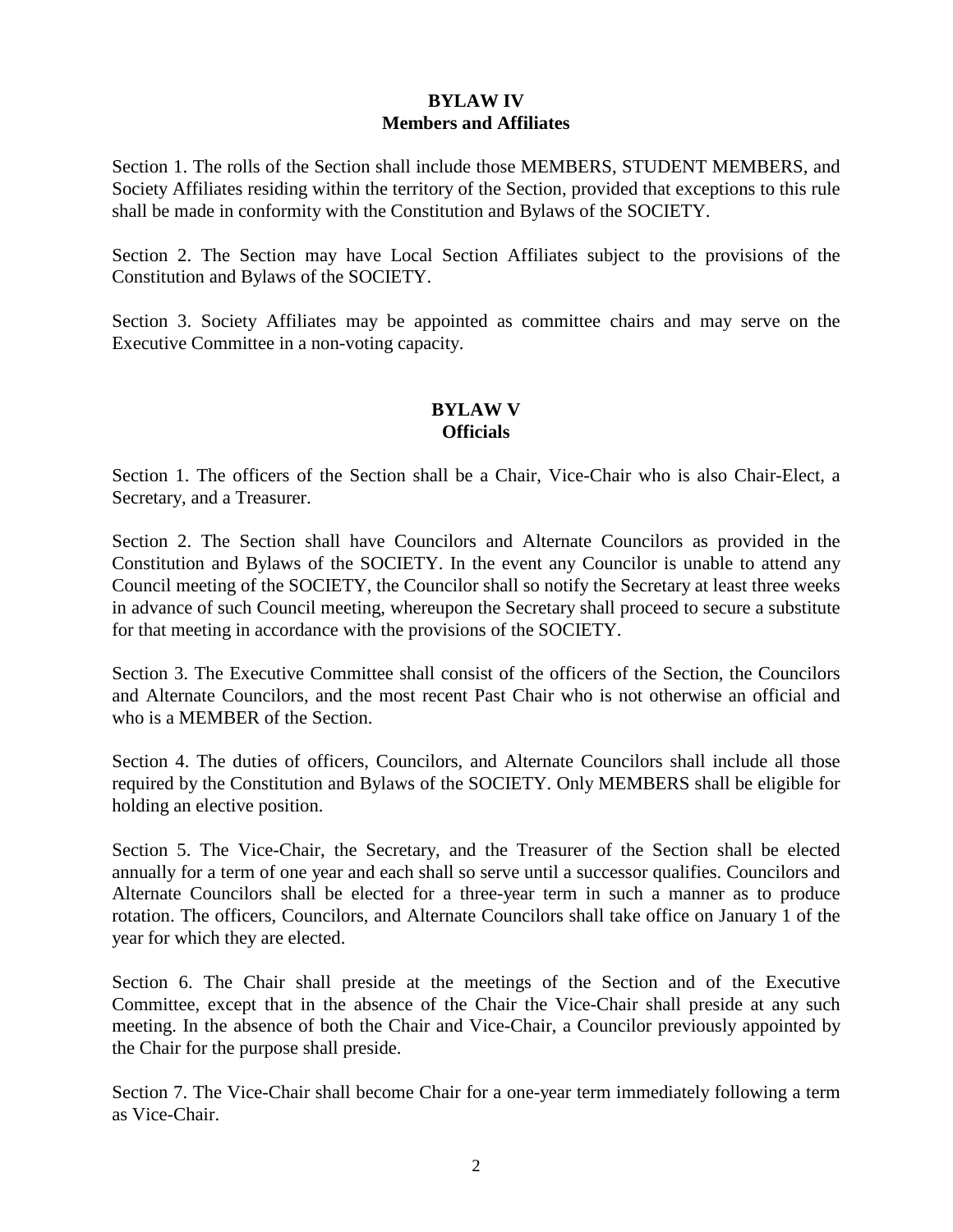Section 8. The Secretary shall keep a record of the proceedings of the Section and of the Executive Committee, shall perform those duties and prepare and submit those reports required by the Constitution and Bylaws of the SOCIETY, and shall perform all other duties usual to the office. The Secretary shall be allowed such sums for clerical assistance as may be approved by the Executive Committee.

Section 9. The Treasurer shall handle all funds belonging to the Section, shall receive and deposit all funds paid to the Section in the name of the Section, shall disburse funds of the Section upon vouchers approved by three members of the Executive Committee, shall keep adequate records, shall make such reports to the SOCIETY as required, and shall perform all other duties usual to the office. In the absence of the Treasurer, the Chair is authorized to receive and deposit funds paid to the Section in the name of the Section, and to disburse the funds of the Section upon vouchers approved by three members of the Executive Committee. The Treasurer and the Chair shall be bonded in a suitable manner if, when, and as the Executive Committee so provides. The fiscal year of the Section shall be the calendar year.

Section 10. The Executive Committee shall be a standing committee to have charge of and conduct the affairs of the Section, and shall have charge of all funds and property of the Section and of all other matters not otherwise provided for in these bylaws. A quorum shall be a minimum of two-thirds (2/3) of Committee members for all transactions of business. A majority of the members of the Executive Committee shall be necessary to approve all business, except the approval of vouchers, as provided elsewhere in these bylaws. Minutes of all meetings of the Executive Committee shall be taken by the Secretary of the Section, and shall be open to the inspection of any member of the Section in good standing.

Section 11. No salary shall be paid to any officer of the Section, but expenses incurred by officials and committees in the performance of their duties may be paid by the Section, if so approved by the majority of the Executive Committee.

## **BYLAW VI Committees**

Section 1. There shall be a Program Committee, which shall arrange programs and secure speakers for the meetings of the Section. The Vice-Chair shall be chair of this committee, and the Chair of the Section shall be a member ex officio. The Chair of the Section shall appoint the other members.

Section 2. There shall be a Nominating Committee as provided for elsewhere in these bylaws.

Section 3. There shall be an Audit Committee consisting of at least two members of the Section, one of whom shall not be a member of the Executive Committee. This committee shall be appointed by the Chair of the Section shortly prior to the end of the fiscal year of the Section. Neither the Chair nor the Treasurer may be appointed to the Audit Committee. In the event that the Chair performs the duties of Treasurer by the occurrence of a vacancy in the office of Treasurer, the Councilor shall appoint the Audit Committee. This committee shall audit the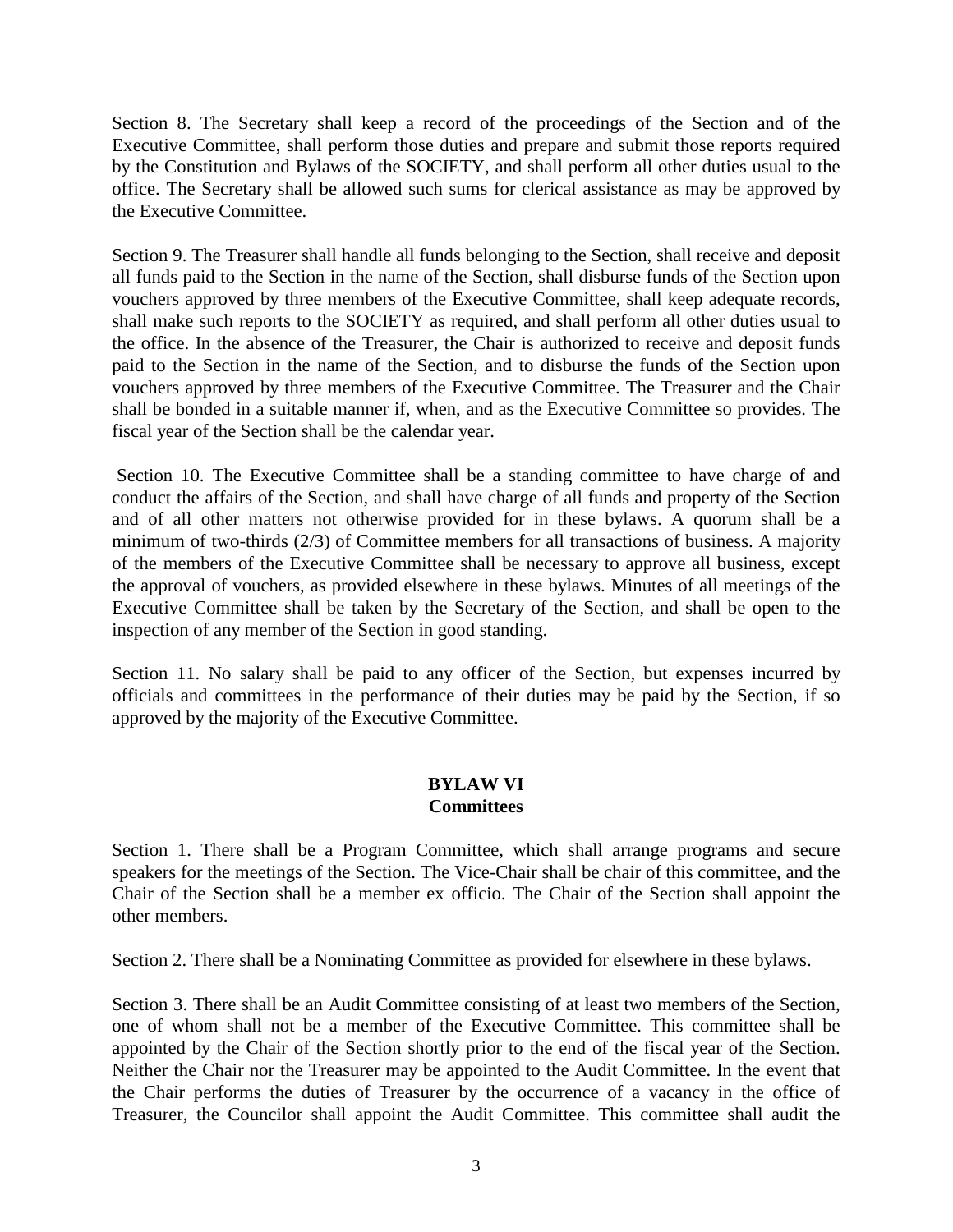books of the Treasurer immediately after the close of the fiscal year and shall inspect and indicate its approval of the statement to be sent to the SOCIETY by March 1 in accordance with the requirements of the Constitution and Bylaws of the SOCIETY.

Section 4. The Chair shall appoint such other ad hoc committees from time to time as shall be deemed desirable by the Section to aid in conducting the affairs of the Section.

Section 5. The Chair may remove any committee appointee for stated cause. An appeal may be made to the Executive Committee.

Section 6. The Historian, who shall be appointed by the Chair, shall keep the permanent records of the Section.

Section 7. The establishment of ad hoc committees, and the appointment of committee members and chairs, shall be effective upon the approval of a majority of the Executive Committee.

## **BYLAW VII Meetings**

Section 1. Meetings shall be called by the Chair. The Chair shall call a special meeting upon request by at least 10 percent of the members of the Section and presented to the Chair at least two weeks in advance of such special meeting and setting forth the date of such special meeting. Documentation of the request is required, and must include the names of the members making the request.

Section 2. Notice of each meeting of the Section shall be distributed to all members and affiliates not less than one week in advance of such meeting.

Section 3. A quorum for regular and special meetings of the Section shall consist of 10 percent of the members of the Section. In the absence of a quorum, regular and special meetings may not conduct business, but reports may be presented and discussed on an informal basis.

Section 4. The parliamentary authority for all meetings of the Section shall be the most recent edition of *Robert's Rules of Order Newly Revised* for all matters not specified in these bylaws or in the SOCIETY's documents.

#### **BYLAW VIII Manner of Election**

Section 1. No later than September 1 each year, the Chair shall appoint a Nominating Committee of three members, one and only one of whom shall be a member of the Executive Committee and shall also be appointed chair of the committee.

Section 2. The Nominating Committee shall nominate one or more MEMBERS for each of the offices for which a vacancy shall occur. Additional MEMBERS should be nominated for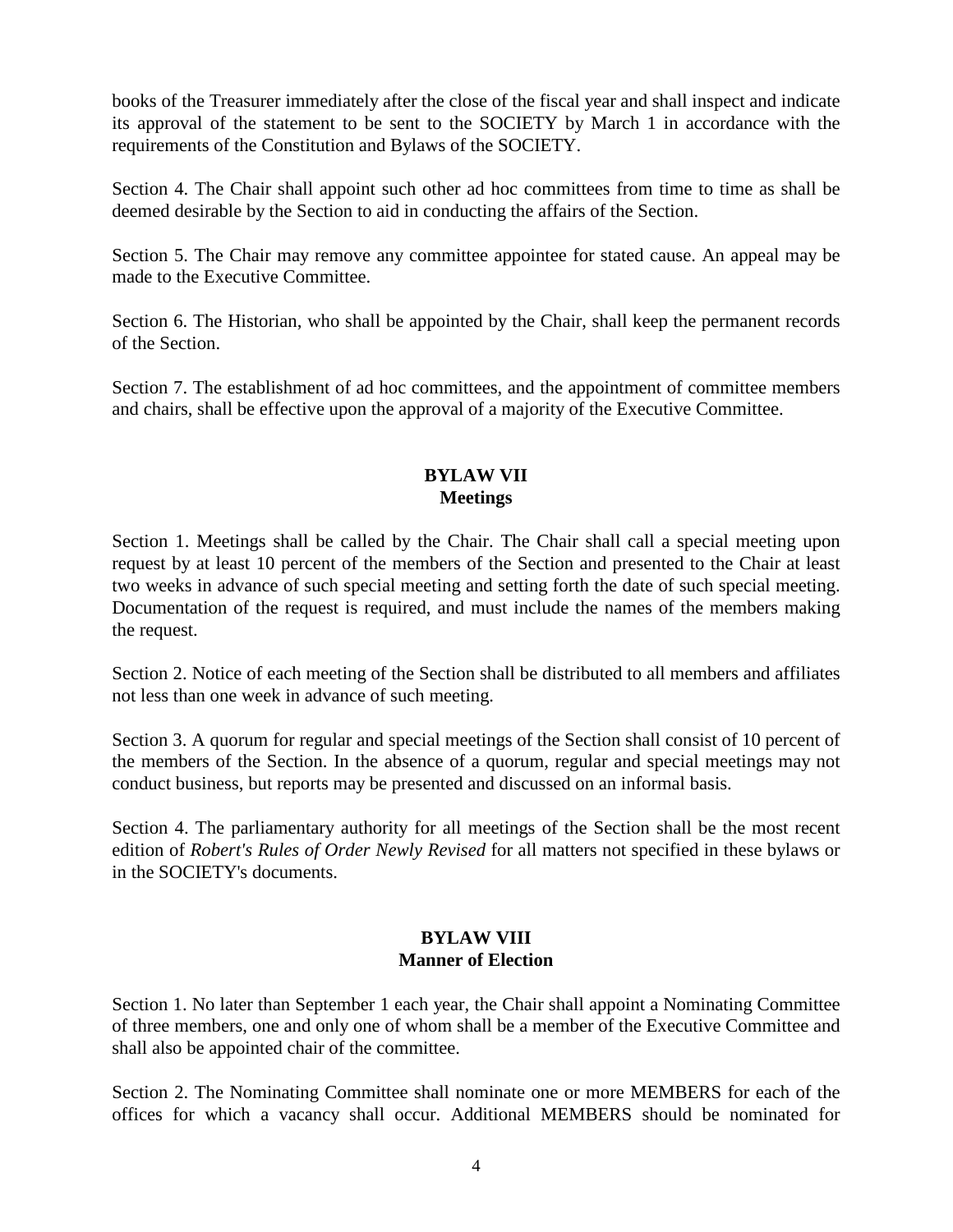Councilor to provide for Alternate Councilor positions. With the exception of the Chair and Vice-Chair, the incumbent of any elective position may be re-nominated. The chair of this committee shall send the nominations of the committee to the Chair of the Section no later than October 1.

Section 3. Any 10 percent of members of the Section may make a nomination for any elective office by submitting the same in writing, and signed by such members, to the Chair by October 1.

Section 4. Each nomination sent to the Chair must include the consent of the nominee, and an agreement to serve if elected, before the nominee is placed on the ballot. No person may be nominated for more than one office at any one election except for Councilor and Alternate Councilor, as provided in these bylaws.

Section 5. The Secretary shall prepare a ballot containing the names of all the qualified candidates. The order of candidate names for each office shall be determined by the Secretary by lot. Before November 1, the Secretary shall distribute to each member of the Section a ballot containing the names of all candidates. The due date for receipt of ballots shall be clearly indicated in the voting instructions provided with the ballots.

The Chair shall appoint three Tellers who are neither current officers nor current candidates, who shall tally the votes in a manner such that the vote of each member remains secret, and shall certify to the Chair the number of votes cast for each name on the ballot. All valid ballots received by the Secretary by the end of voting shall be provided to the Tellers. The report of the Tellers, including the vote tally and number of rejected ballots, shall be sent to the Chair.

Section 6. Adequate time shall be provided for nominations and elections as hereinbefore described. Current membership status and authenticity of the voter shall be verified. A record of each vote cast shall be retained as provided for elsewhere in these bylaws.

All members shall have equal access to the balloting process during the period when the election is conducted. The Tellers (see above) shall also be in charge of the final counting of ballots before providing the final vote tally to the Chair.

Section 7. The candidate who receives the highest number of votes for each office shall be declared elected to that office. Councilor candidates shall be listed in the order of number of votes received. The candidates for Councilor receiving the highest number of votes will be elected Councilor and those next in order will be elected Alternate Councilor. The Chair shall inform all candidates of the election results and shall arrange for transmitting this information to all members and affiliates of the Section.

Section 8. In the event of a tie for any elective office, such tie shall be resolved by vote of the Executive Committee from among the tied candidates. Members of the Executive Committee who are tied candidates shall not participate in the resolution of ties involving themselves.

Section 9. All challenges to the election results must be brought in writing to the Chair within ninety days from the announcement of the election results. The challenge should include specific and reasonable substantiating evidence, cosigned by at least five members of the Section. In the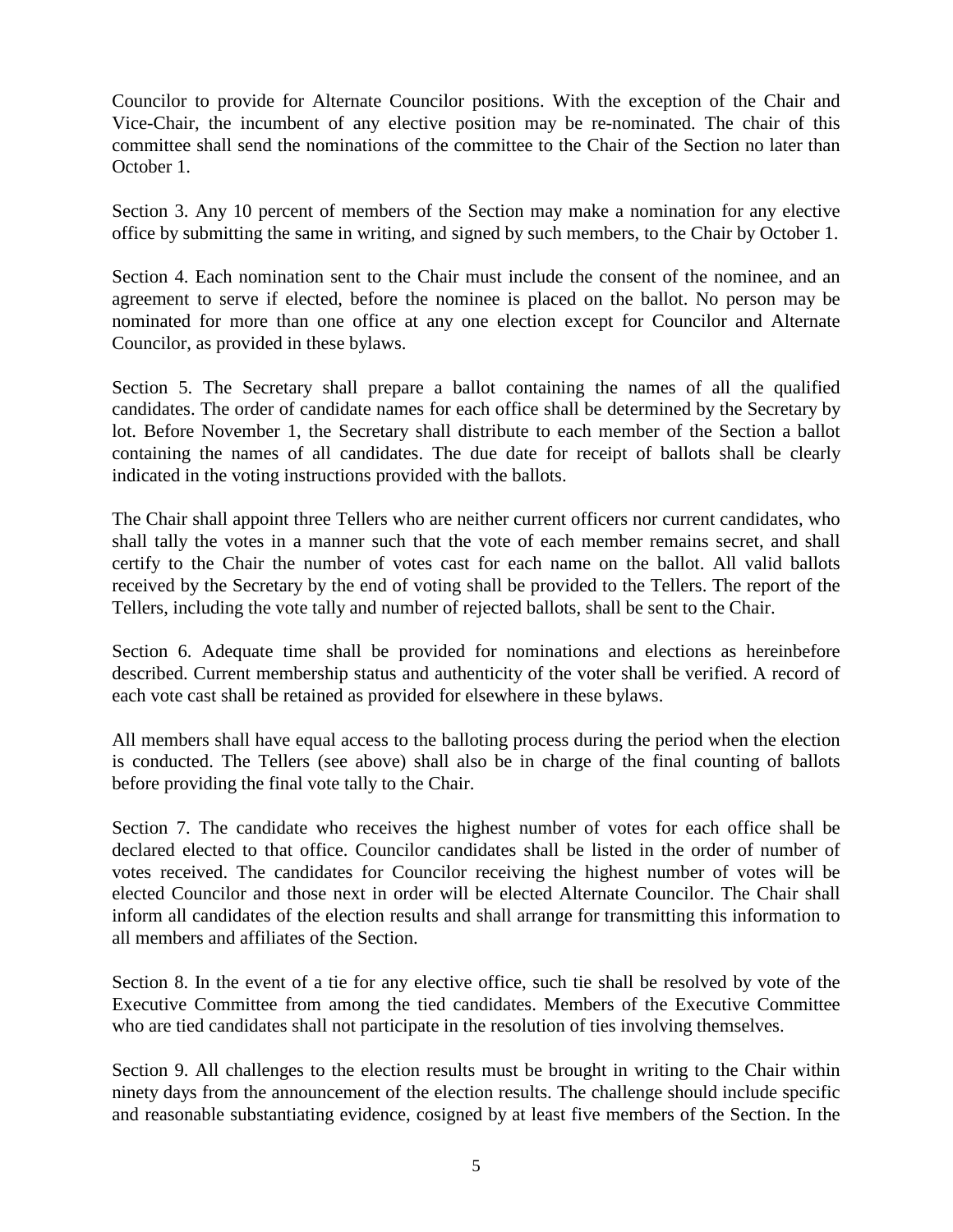event the challenge is brought after the newly elected officers have taken office, the Immediate Past Chair shall receive the challenge and shall assume the duties of the office of Chair with respect to the challenge until the issue is resolved.

Section 10. If for any reason it shall be impossible to execute the provisions of these bylaws regarding the times and dates of nominations and election, the Executive Committee shall arrange for nominations and elections to be conducted in a timely manner in accordance with the SOCIETY's Constitution and Bylaws.

Section 11. No MEMBER shall be eligible to hold more than one elective position at one time.

Section 12. The Vice-Chair shall assume the office of Chair upon the occurrence of a vacancy in the office of Chair. In the event that a Vice-Chair becomes Chair by the occurrence of a vacancy in the office of Chair, the Vice-Chair shall complete the remaining term of office and shall in addition serve a full term as Chair. In the event that the office of Vice-Chair shall become vacant, except as hereinbefore provided, at the next meeting of the Section, nominations shall be accepted from the floor, and a new Vice-Chair elected by ballot at the meeting from the nominations provided. . In the event that any vacancy occurs in the membership of the Executive Committee, and provision is not made elsewhere in these bylaws for filling such vacancy, such vacancy shall be filled until the next annual election by a majority vote of the remaining members of the Executive Committee.

Section 13. The Chair shall retain all ballots and related materials for at least ninety days after either the announcement of the results to the membership or the resolution of any disputes, whichever is later.

Section 14. Elections shall be completed and the results certified to the Executive Director of the SOCIETY by December 1, as required by the Constitution and Bylaws of the SOCIETY.

#### **BYLAW IX Recall of Elected Officials**

Section 1. The elected officials of the Section (officers or elected members of the Executive Committee) are subject to recall for neglect of duties or conduct injurious to the SOCIETY. Recall procedures are not applicable to Councilors and Alternate Councilors elected by Local Sections.

Section 2. The recall of an official shall be initiated when a signed petition, indicating in writing the specific charges and reasonable substantiating evidence, is submitted to the Chair from at least five voting members of the Section. In the event the Chair is the official in question, the Vice-Chair shall receive the petition and shall assume the duties of the office of Chair with respect to this issue until the issue is resolved.

Section 3. The Chair shall without delay determine that the petitioners are aware of the gravity of their actions and the procedures to be followed. The Chair shall seek an alternate resolution to the problem and a withdrawal of the petition at this time. In the absence of a resolution to the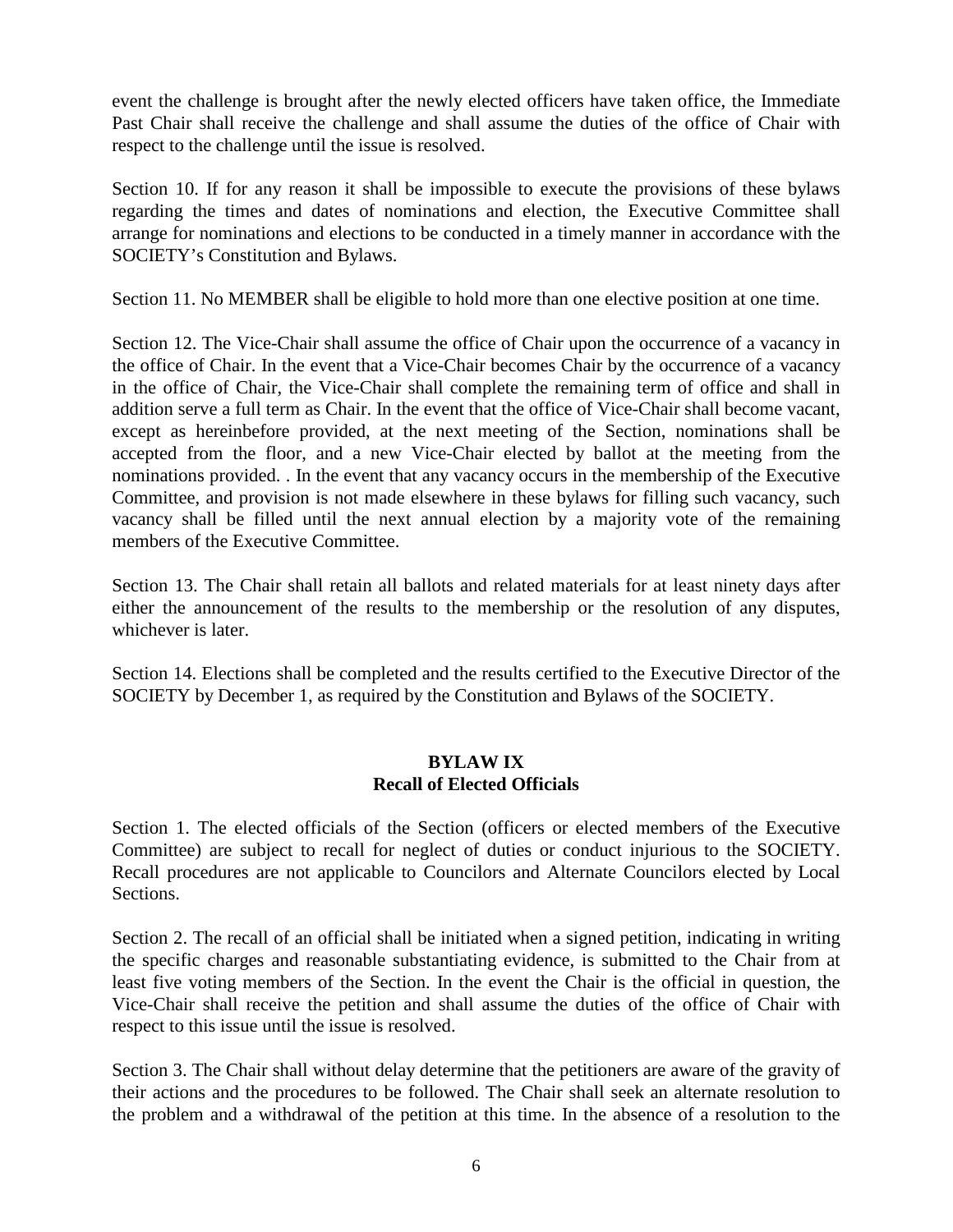problem, the Chair shall present the issue to the Executive Committee as a new business item at the next Executive Committee meeting.

- a. The Executive Committee shall promptly continue the recall process or dismiss the petition as ill-founded or find an alternative solution to the problem. The Chair shall promptly inform the petitioners and the official of the decision of the Executive Committee.
- b. If the proceedings continue, the Chair shall assign the duties of the official to another qualified member of the Section until the issue is resolved.
- c. If the proceedings continue, the official shall be offered an opportunity to answer the allegations in the petition before the Executive Committee.

Every reasonable effort shall be made to contact the official throughout this procedure. That effort shall include a certified letter to the last known address on the official SOCIETY membership rolls. Upon notification, the official shall have thirty days to make a written response to the allegations. The Executive Committee shall decide whether to proceed after studying the official's response. The Chair shall inform the official and the petitioners of the decision of the Executive Committee.

d. If no contact with the official can be made after a reasonable effort, the Executive Committee may remove the official in question with a two-thirds  $(2/3)$  vote of the remaining members of the Executive Committee.

If the proceedings continue, the official shall choose one of the following options:

- (1) The official may resign.
- (2) The official may request a recall vote in the same manner as the original election, which must be consistent with the Section bylaws. A simple majority shall be required to recall the official. The voting membership shall be informed, through brief written statements prepared by the Executive Committee and the official, of the issues involved with the recall vote. Both statements shall be given to the voting membership before the vote is taken.
- (3) The official may request a hearing and a recall vote by the remaining members of the Executive Committee. A two-thirds (2/3) vote of the remaining members of the Executive Committee shall be required to recall the official.
- (4) The official may choose not to respond and thus forfeit the position.

Section 4. The vacancy provisions of these bylaws shall be used to fill a vacancy caused by a recall process. The membership of the Section and the Executive Director of the SOCIETY shall be informed of the results of the recall process and the replacement of the official.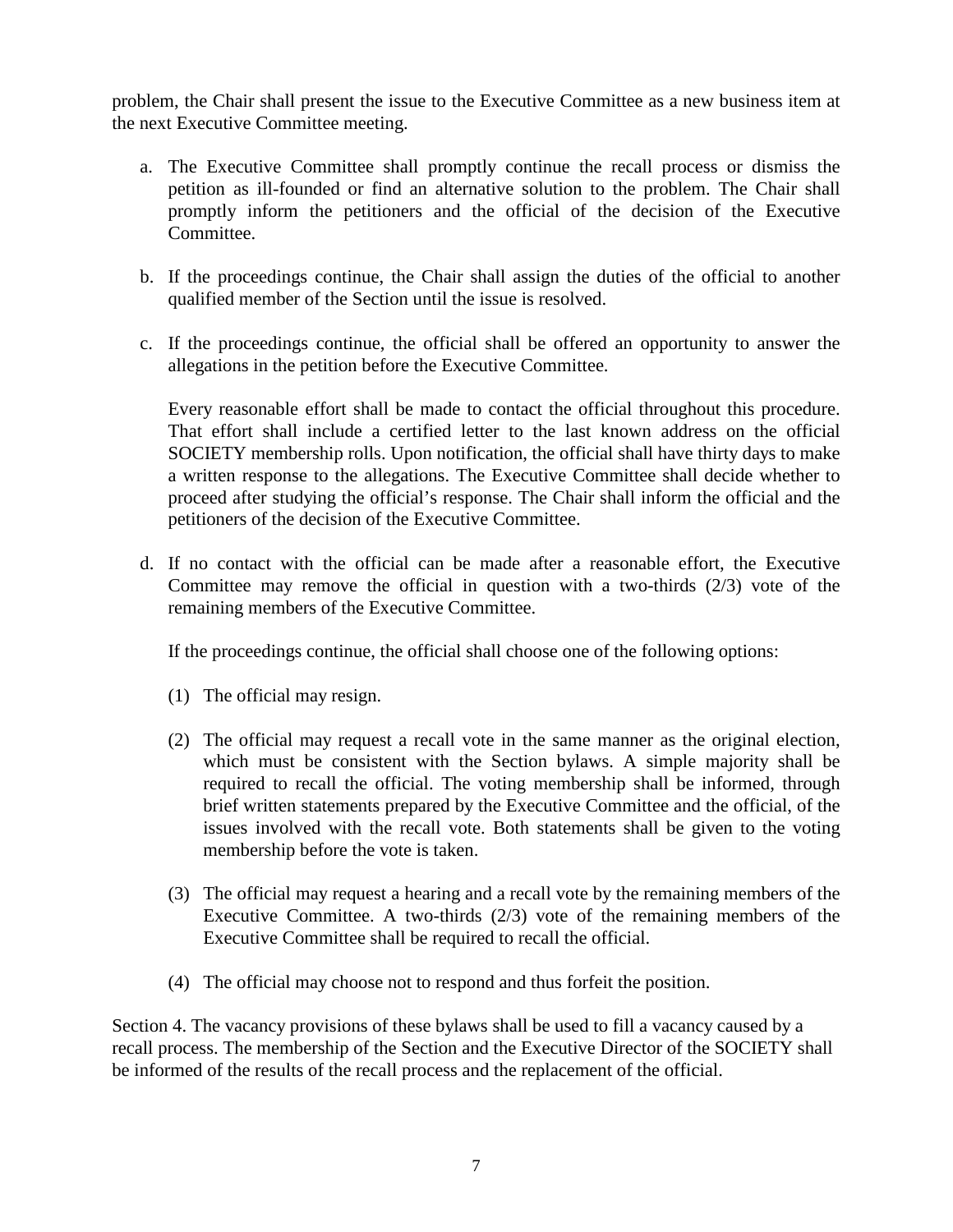#### **BYLAW X Funds**

Section 1. All assigned Society Affiliates and members, except MEMBERS in emeritus status of the SOCIETY, may annually be assessed such voluntary Local Section dues as the Section itself may decide. Any proposal to modify the assessment of Section dues shall be submitted to the membership and a majority of the votes received shall be required to impose such assessment.

Section 2. Local Section Affiliates shall pay annual dues, in advance, in an amount of at least the minimum amount provided in the Constitution and Bylaws of the SOCIETY and as the members of the Section itself may determine by majority vote from a proposal that shall be distributed to the membership by June 1 each year. The payment of a set dollar amount of such dues may continue to be required annually until modified by a new proposal approved as stated above.

Section 3. The Section shall submit to the SOCIETY'S Committee on Local Section Activities, through its Treasurer, an annual report of its operations including an itemized statement of receipts and expenditures and investments of its funds in accordance with the Constitution and Bylaws of the SOCIETY.

Section 4. The Executive Committee may direct investment of surplus funds in accordance with its best business judgment.

## **BYLAW XI Publications**

Section 1. A membership directory of the Section may be distributed from time to time as deemed advisable by the Executive Committee. Commercial use of such a directory shall be prohibited except as specified by the SOCIETY'S Regulations.

Section 2. The Executive Committee may at its discretion enter into an agreement with one or more other Sections of the SOCIETY for the purpose of producing joint publications or engaging in joint activities for the benefit of the members of all Sections covered by the agreement. The Section shall have equal representation with the other Sections on any committee or board established to carry out such a purpose.

## **BYLAW XII Amendments and Adoption**

Section 1. Upon the adoption of these bylaws, a certified official copy shall be obtained from the SOCIETY's Committee on Constitution and Bylaws and distributed to the Secretary. This copy becomes a part of the Section's records, shall be kept in the custody of the Historian, and copies may be distributed as needed to Section members.

Section 2. These bylaws may be amended only as follows: The proposed amendment(s) may be submitted to the Secretary by the Executive Committee, upon the approval of a majority thereof,